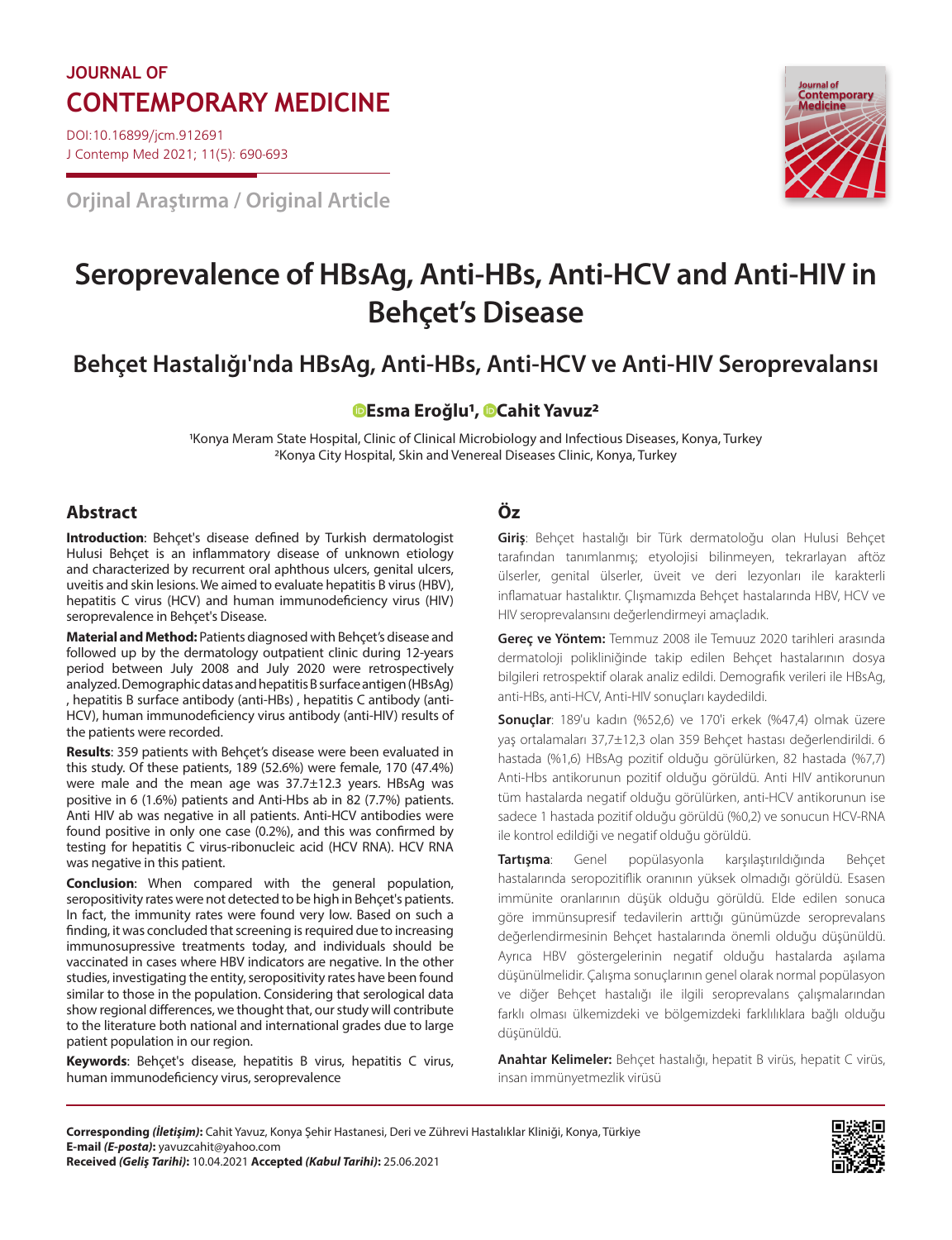#### **INTRODUCTION**

Behçet's disease (BD), defined by Hulusi Behçet who is a Turkish dermatologist, is an inflammatory disease of unknown cause characterized by recurrent oral aphthous ulcers, genital ulcers, uveitis and skin lesions.<sup>[1,2]</sup> BD is not a persistent inflammatory disease, but a disease consisting of recurrent acute inflammation attacks.<sup>[3,4]</sup> The disease should be followed up regularly for lifetime. It should be kept in mind that BD is a systemic disease and may affect many organs.

Therefore, it requires a multidisciplinary approach. In general, there is no treatment that cures all symptoms in Behçet's disease. For this reason, treatment must be arranged to the leading symptom. The planned treatment should be started as early as to prevent irreversible organ damages. A wide range of drugs are valid for treatment like colchicine, systemic steroids, azathioprine, cyclophosphamide, dapson, talidomid and the others.[5] Seroprevalence of global and Turkey rates are respectively; for HBV is 3,5% and 3,3%, for HCV is 2,4% and 2,5%, for HIV is 0,004% and 0,0012 in population. Pretreatment screening for HBV, HCV and HIV is becoming a current issue due to the risk of reactivate latent infections with the use of immunosuppressive agents. All patients undergoing immunosuppressive drug therapy or monoclonal antibody therapy should be screened, prophylactic antiviral therapy should be initiated when necessary and the patient group not receiving immunosuppressive treatment should be closely monitored.<sup>[6-8]</sup>

Many patients infected with HBV are unaware of the infection or the risk of immunosuppressive treatments. Serological tests should include HBsAg, anti-HBs ab, anti-HCV ab and Anti HIV ab. Further screening is required for suspicious patients. HBeAg, anti-HBe ab and Hepatitis B virus-deoxyribonucleic acid (HBV DNA) must be screened in HBsAg positive cases. [9,10] In addition to these parameters, anti-HCV ab and anti-HIV serology should be checked before immunosuppressive treatment.<sup>[6]</sup>

In our study, we aimed to evaluate HBV, HCV and HIV seroprevalence in Behçet's Disease.

#### **MATERIAL AND METHOD**

It's a single center, retrospectively designed study. Local ethic committee approval was obtained. Medical records of dermatology outpatient clinic patients between July 2008 and July 2020 retrospectively scanned with hospital information management system (HBYS). Patients diagnosed with Behçet's disease were retrospectively analyzed. Demographic datas of patients and HBsAg, Anti-HBs ab, Anti-HCV ab, Anti HIV ab results were recorded. HBsAg, Anti-HBs and Anti HCV serological tests were studied in our laboratory using the chemiluminescence immunoassay technique with Advia Centaur (Siemens) autoanalyzer. All recorded data belonges to different patient and duplicate results are not included. Patients under 18 years of age are excluded.

Results were accepted as positive if HBsAg s/co ≥1, anti-HBs ab ≥10 IU/L, anti HCV ab s/co ≥1, anti-HIV ab s/co ≥1. Intermediate results were repeated. Patients remaining with intermediate values were not included in the study.

The study was carried out with the permission of Konya Provincial Health Directorate (Date: 04.03.2021, Decision no: E86737044-806.01.03).

#### **RESULTS**

In this study, 359 patients with Behçet's disease were included. All patients had serological tests. Of these patients, 189 (52.6%) were female, 170 (47.4%) were male and the mean age was 37.7±12.3 years (**Table 1**). HBsAg was positive in 6 (1.6%) patients and Anti-Hbs in 82 (7.7%) patients. Anti HIV was negative in all patients. Anti-HCV antibodies were found positive in only 1 patient (0.2%), and this was confirmed by testing for HCV RNA. HCV RNA was negative in this patient (**Figure 1**).

| <b>Table 1.</b> Patient characteristics of the study |                         |
|------------------------------------------------------|-------------------------|
| Patients, n                                          | 359                     |
| Male                                                 | 170                     |
| Female                                               | 189                     |
| Age, mean                                            | 37.7 years $(\pm 12.3)$ |



**Figure 1.** Seroprevalence of patients

#### **DISCUSSION**

HBsAg was positive in 6 (1.6%) patients and anti-Hbs in 82 (7.7%) patients, anti HIV was negative in all patients and anti-HCV antibodies were found positive in only 1patient (0.2%) in our study. Due to the increase in the use of immunosuppressive drug therapy or monoclonal antibodies in chronic diseases, it has been required to perform serological screening before treatment.[6] Considering the use of immunosuppressive drugs in Behçet's patients, although the seropositivity rates are not found to be high, $[11,12]$  sporadic cases related to hepatitis B, hepatitis C or human immunodeficiency virus (HIV) have been reported in Behçet's patients based on the literature.[13-17] However, it should be kept in mind that immunosuppressive treatment may lead to hepatitis B virus reactivation (HBVr) and result in mortality.<sup>[6,19,20]</sup> In the study performed by Roberto et al.<sup>[18]</sup> HBVr was found in a patient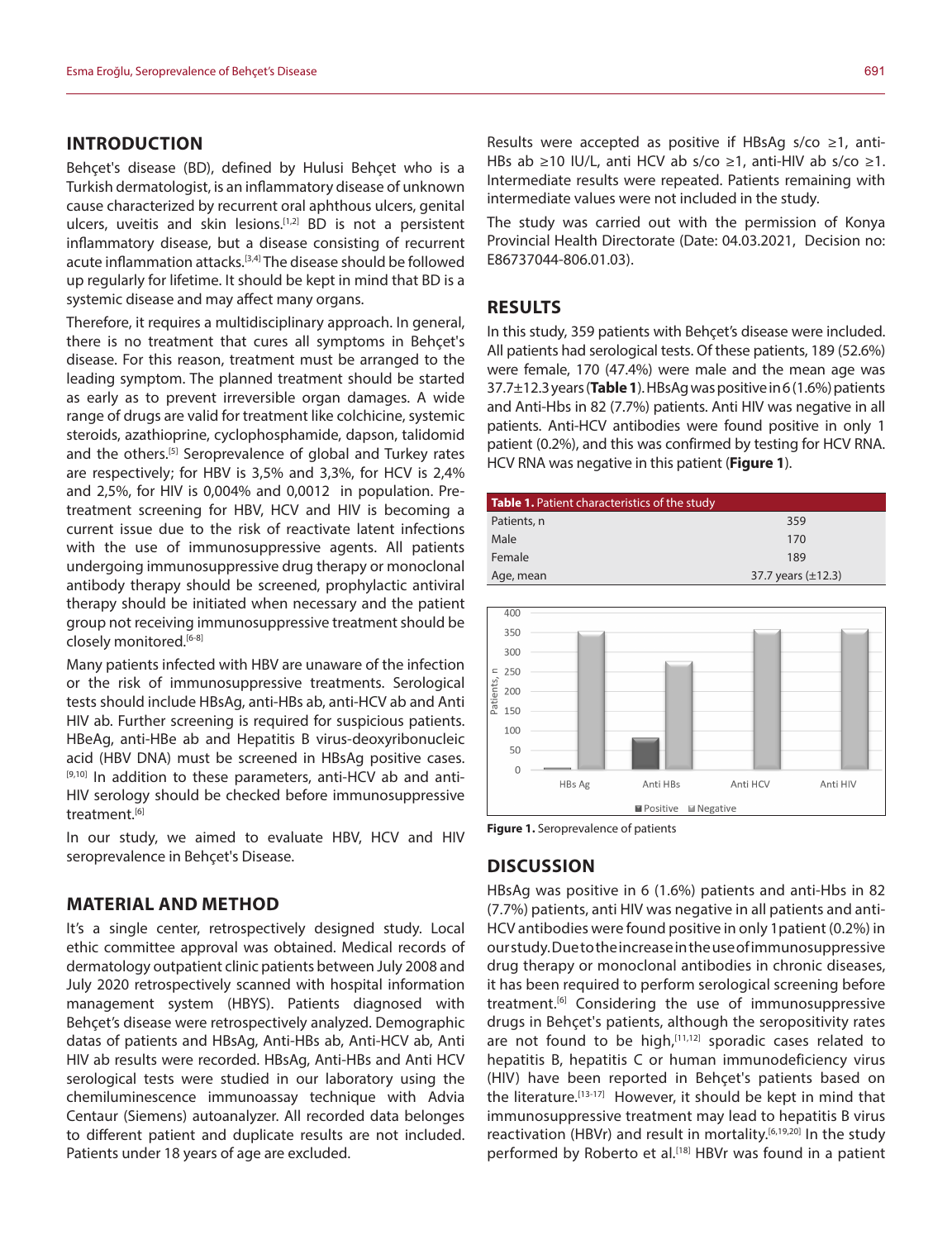with Behcet's disease after the use of tumor necrosis factor alpha (TNF-alpha) inhibitors. In the seroprevalence studies conducted in our country, the positivity of HBsAg was found to be 4.22%, 10%, 12.6%, 3.96% and 4.6% respectively.[21-25] Faraizadeh et al.<sup>[11]</sup> reported that HBsAg was detected to be positive in one patient in 48 patients with Behçet's disease. In another study performed in Konya – Turkey, blood donor participants were screened in terms of HBsAg and the positivity rate was found as 1.53%.[26] In our study HbsAg positivity was found to be quite low (1.8%) in patients with Behcet's disease. Considering that our study was regionally performed, our findings were determined as similar to the positivity rate in the society.

The first community-based investigation of hepatitis B prevalence in Turkey has recently been carried out by Turkish Association for the Study of the Liver (TASL). 5,471 people were screened in this study, the positivity of anti-HBs was found as  $32\%$ .<sup>[27]</sup> Aksu et al.<sup>[28]</sup> reported that positivity rates of HBsAg and anti-HBs in patients with Behçet's disease were measured to be 4 and 31%, respectively. Anti-HBs positivity was found to be quite low with a 7.7% rate in our study. Given the requirement for immunosuppressive treatment, the vaccination has been started to be considered a necessity for patients with Behçet's disease. The fact that such a widely-ranging rate was found in our study suggested that the regional differences. Although hepatitis B vaccination has been accepted to be safe and effective for the general population, the recommendations for hepatitis B vaccination in those with Behcet's disease still remain unclear.<sup>[29]</sup> If HBV indicators are negative in a patient, the vaccination program should be initiated before administering immunosuppressive treatment, if possible.<sup>[6]</sup> The response of the vaccine will probably be low in patients administered with immunosuppressive therapy.<sup>[30]</sup> Vaccines with higher doses or enhanced-efficacy may be required to provide anti-HBs response in patients receiving immunosuppressive treatment.<sup>[6]</sup> As seen in our study, anti-HBs seropositivity was found to be low in those with Behçet's disease and therefore these patients are considered appropriate to be screened and included in the vaccination program. The prevalence of anti-HCV and anti-HIV 1/2 have been reported as 0.16-5.2% and 0.007-0.130% in our country, respectively.<sup>[31]</sup> There are various studies about seropositivity of HCV in patients with Behçet's disease both supporting relationship or not.<sup>[13-15]</sup> Farajzadeh et al.<sup>[11]</sup> reported that there isn't any anti-HCV positivity was found in 48 patients with Behçet's disease. However, in another study, Etem et al.<sup>[12]</sup> assessed 56 patients with Behçet's disease and stated that anti-HCV positivity was found in one patient while no anti-HIV positivity was detected. As compatible with the finding in the study by Etem et al.<sup>[12]</sup> anti-HCV positivity was detected only in only one case (0.8%) in our study and the reading of HCV RNA test was also negative. Since various HIV infection-related vasculitis syndromes have been encountered recently, it has been suggested that Behçet's disease may also be

associated with HIV infection.<sup>[16,17]</sup> In one HIV case, Behcet's disease was seen to be cured completely with antiretroviral treatment.[32] Although no anti-HIV positivity was detected in our study, such an evidence-based relationship between Behçet's disease and HIV cannot be ignored, and therefore we consider that the patients with Behçet's disease should be screened in terms of anti-HIV positivity.

#### **CONCLUSION**

When compared with the general population, seropositivity rates were not detected to be high in patients with Behçet's disease. In fact, the immunity rates were found very low. Based on such a finding, it was concluded that screening is required due to increasing immunosuppressive treatments today and individuals should be vaccinated in cases where HBV indicators are negative. In most of the studies investigating the entity, seropositivity rates have been found similar to those in the population. Considering that serological data show regional differences, it is clear that our study will contribute to the literature at both national and international levels due to large patient population in our region.

#### **ETHICAL DECLARATIONS**

**Ethics Committee Approval:** The study was carried out with the permission of Konya Provincial Health Directorate (Date: 04.03.2021, Decision no: E86737044-806.01.03).

**Informed Consent:** Because the study was designed retrospectively, no written informed consent form was obtained from patients.

**Referee Evaluation Process:** Externally peer-reviewed.

**Conflict of Interest Statement:** The authors have no conflicts of interest to declare.

**Financial Disclosure:** The authors declared that this study has received no financial support.

**Author Contributions:** All of the authors declare that they have all participated in the design, execution, and analysis of the paper, and that they have approved the final version.

#### **REFERENCES**

- 1. Alibaz-Oner F, Direskeneli H. Behçet's Disease: Clinical Features. In: Tüzün E. Kürtüncü M. (eds) Neuro-Behçet's Disease. Springer, Cham 2021:55-62.
- 2. Sakane T, Mitsuhiro C, Suzuki N, Inaba G. Behçet's Disease. N Engl J Med 1999;341:1284-91.
- 3. Idil A, Gürler A, Boyvat A, et al. The prevalence of Behçet's disease above the age of 10 years. The results of a pilot study conducted at the Park Primary Health Care Center in Ankara, Turkey. Ophthalmic Epidemiol 2002;9:325–31.
- 4. Alpsoy E, Donmez L, Onder M, et al. Clinical features and natural course of Behçet's disease in 661 cases:a multicentre study. Br J Dermatol 2007;157:901–6.
- 5. Alpsoy E. Behçet's disease:Treatment of mucocutaneous lesions. Clin Exp Rheumatol 2005;23:532-9.
- 6. EASL clinical practice guidelines. Management of chronic hepatitis B virusinfection. J Hepato 2017;57:167-85.